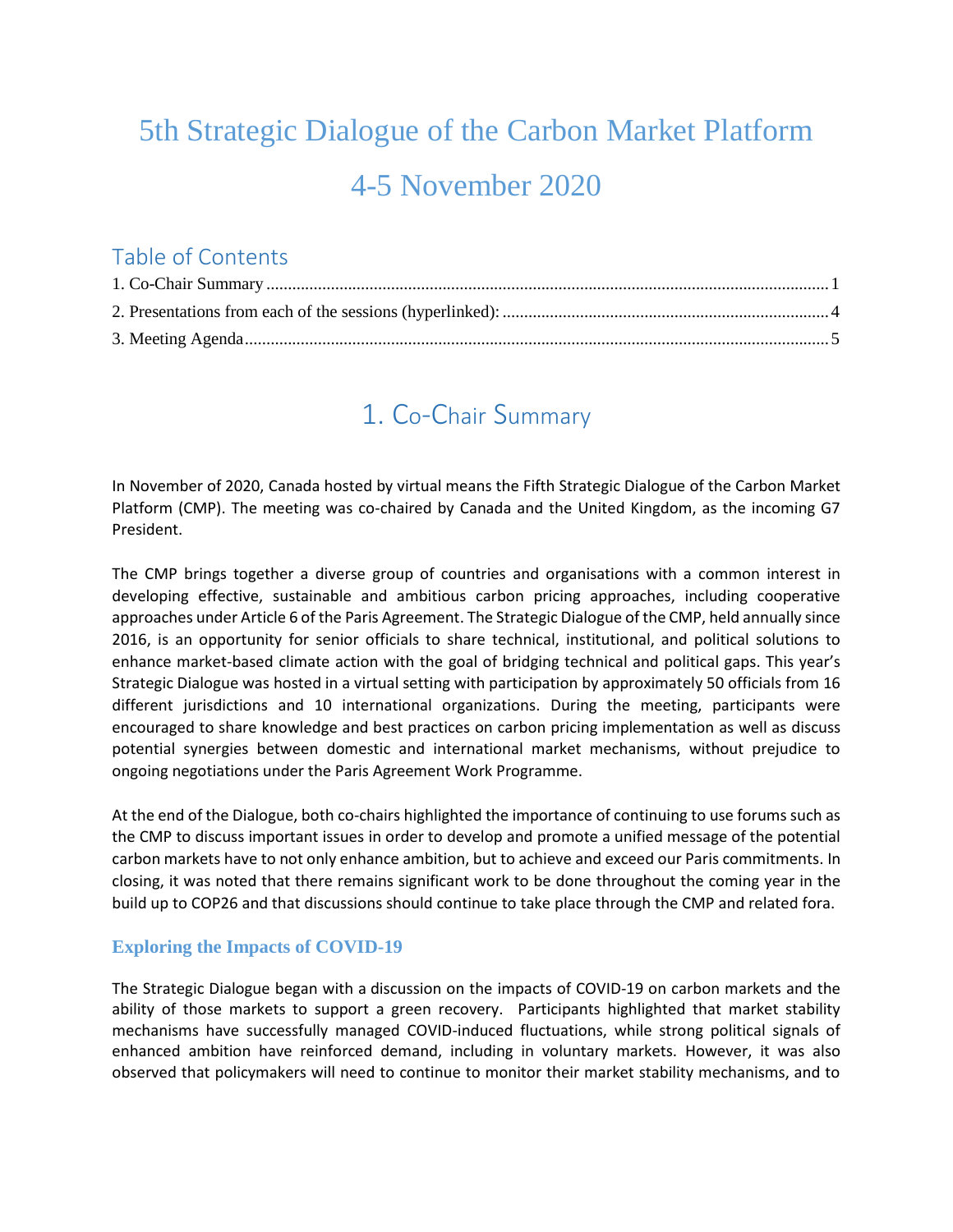make improvements as needed, in light of continuing uncertainties. Finally, it was noted that some carbon market actors would benefit from additional policy clarity going forward.

A number of participants shared how the COVID-19 pandemic was affecting carbon pricing schemes in their respective jurisdictions as well as noting that several countries have included carbon pricing as part of their COVID-19 recovery plans. Participants also pointed to Japan's Platform for Redesign 2020, an information platform that will track countries' environmental policies and actions that are planned and implemented in the context of recovery from COVID-19. The discussion served to highlight the importance of building back better from the pandemic to ensure that the opportunities presented are not lost.

#### **Increased Ambition and Updated NDCs**

In the second session, participants discussed carbon markets and their relationship with increased ambition and updated Nationally Determined Contributions (NDCs). The presentations highlighted that both policy and technology will be critical to meet our net zero commitments, as well as to keep the implementation of NDCs on track. Participants further noted that carbon pricing is just one of several policy levers that will need to be implemented and coordinated effectively with other domestic and international policies, especially in the power sector. The presenters suggested that many countries do not currently have sufficiently high ambition in their NDCs, and that many are not currently on track to achieve their targets. Further, it was emphasized that both buyers and sellers under Article 6 will have to pay careful attention to NDC ambition and achievement when looking to trade, especially given that Parties are required to continue enhancing their climate ambition over time.

During the discussion, participants noted that while we currently may not be doing enough, many countries are working hard to increase ambition. Participants highlighted planned new Emissions Trading Systems (ETS') that will not only cover a larger percentage of emissions, but also have the potential to be linked to existing systems. Finally, participants discussed how policymakers could maximize the integrity, ambition and efficiency when deciding how to use Article 6, including what analytical tools or policies might be helpful to that end.

#### **Benefits of International Carbon Pricing Coordination**

The second day of the Strategic Dialogue began with a discussion on the OECD's paper "*The economic and environmental benefits from international co-ordination on carbon pricing: Insights from economic modelling studies*." The study reviewed literature on the modelling of indicative carbon prices for achieving NDCs under different scenarios and highlighted findings in several potential methods of cooperation. In its presentation, the OECD noted that the high degree of price variation within specific jurisdictions as well as across different regions means that significant uncertainties remain concerning the potential impact of pricing cooperation. Further, current modelling suggests that global cooperation and trading between jurisdictions could provide benefits in the form of cheaper abatement options, but that such benefits may be unevenly distributed, with developing countries potentially facing higher abatement costs. The OECD noted, however, that co-benefits from technology transfer and reduced pollution could help provide net aggregate benefits overall. Finally, the OECD highlighted that global price linkages could yield greater benefits than regional price linkages by allowing for higher ambition, cheaper abatement costs, and reduced carbon leakage.

The discussion touched on how to address the issue of carbon leakage, including through greater coordination and harmonization among countries as well as through enhanced carbon pricing coverage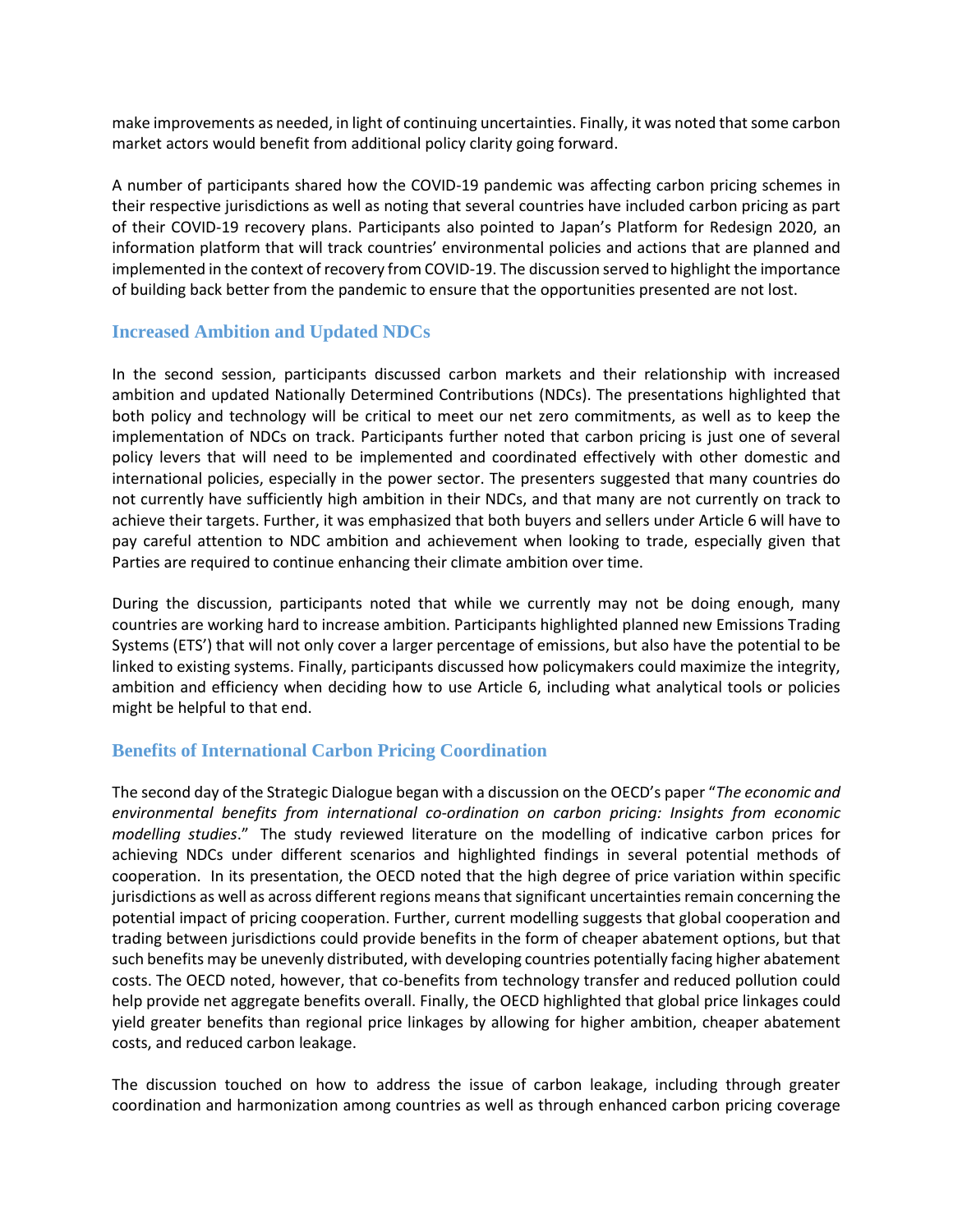within jurisdictions. Discussants also considered the issue of how to address the distribution of benefits resulting from greater coordination and which solution could offer the most benefit. The OECD also highlighted the issue of fossil fuel subsidy reform as another area where increased global coordination could provide greater economic and environmental benefits when compared to jurisdictions acting unilaterally. As with carbon pricing coordination, however, it was also noted that increases in global welfare would be unevenly distributed with fossil fuel importers benefitting more than exporters.

#### **Experiences in Internationally Transferred Mitigation Outcomes (ITMO) Pilots**

The last session of the Strategic Dialogue provided an opportunity to share experiences and lessons learned from ITMO pilots. The discussion focused on some of the key elements required for a successful pilot such as flexibility to allow for dynamic growth and development of projects as well as having safeguards in place to ensure environmental integrity. Having a clear legal framework was also highlighted as a key condition for providing certainty for investors. The discussion also touched on better understanding the role of a bilateral agreement (e.g., authorization and recognition of transfer) versus a national framework (e.g., defining title and ownership of credits). Participants also discussed the importance of ensuring corresponding adjustments and noted that frameworks currently being established would need to be flexible enough to accommodate future guidance developed under Article 6 of the Paris Agreement. Finally, discussants highlighted the importance of putting in place safeguards to mitigate the risks of overselling as well as the importance of ensuring sustainable development objectives are featured in bilateral agreements.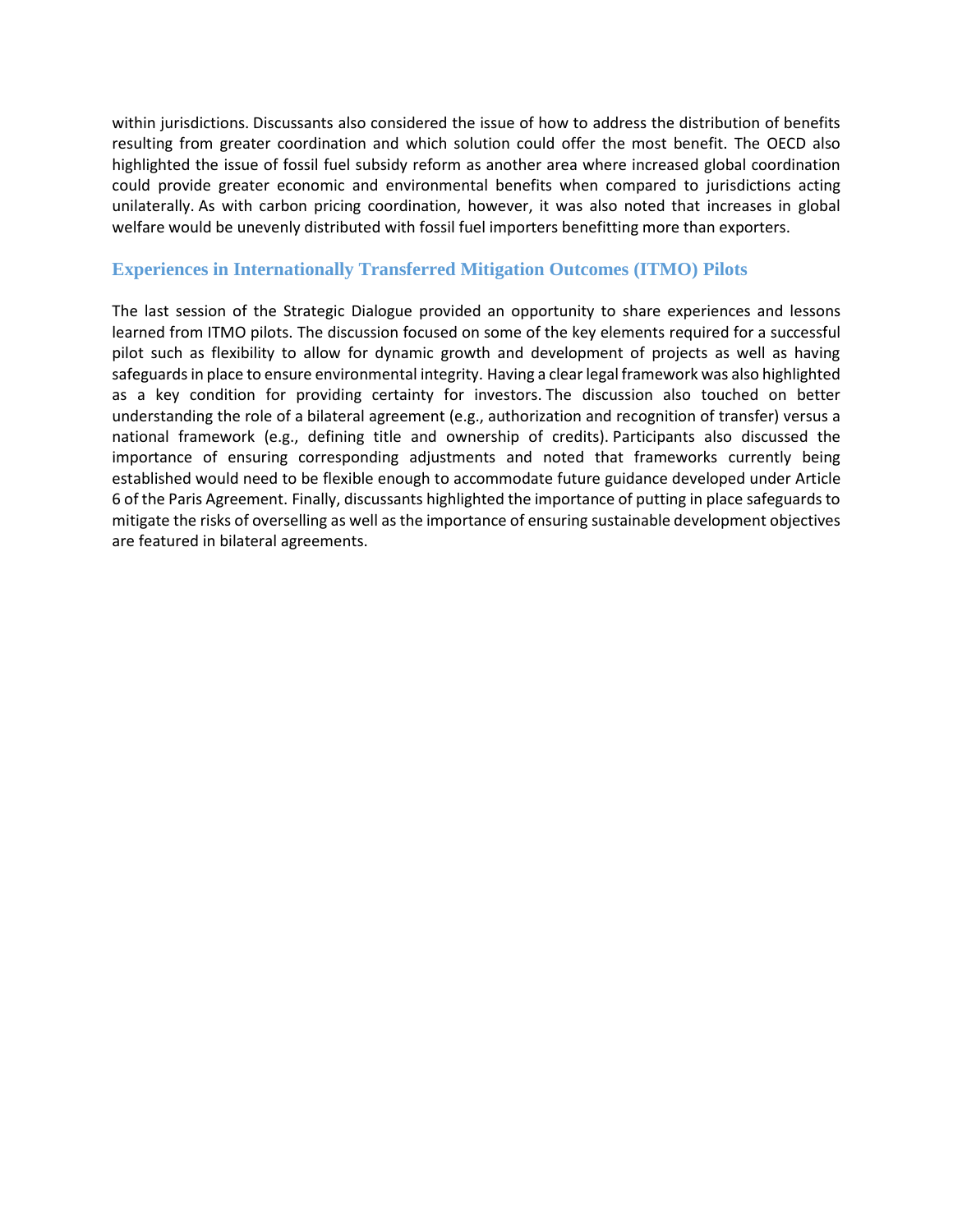## <span id="page-3-0"></span>2. Presentations from each of the sessions (hyperlinked)

#### **Session 1:**

- [Carbon markets and COVID-19,](https://www.slideshare.net/OECD_ENV/carbon-markets-and-covid19-william-acworth-head-of-icap-secretariat-249409519) William Acworth, Head of ICAP Secretariat
- [Global carbon markets in COVID: Working to deliver a net-zero future,](https://www.slideshare.net/OECD_ENV/global-carbon-markets-in-covid-working-to-deliver-a-netzero-future-dirk-forrister-president-and-ceo-ieta) Dirk Forrister– President and CEO, IETA

#### **Session 2:**

- **[Increased ambition and updated NDCs,](https://www.slideshare.net/OECD_ENV/increased-ambition-and-updated-ndcs-chandra-shekhar-sinha-advisor-climate-change-group-the-world-bank) Chandra Shekhar Sinha, Advisor, Climate Change Group,** The World Bank
- The energy sector perspective [in the context of Covid-19 carbon pricing and climate ambition,](https://www.slideshare.net/OECD_ENV/the-energy-sector-perspective-in-the-context-of-covid19-carbon-pricing-and-climate-ambition-tom-howes-head-of-the-energy-and-environmental-division) Tom Howes, Head of the Energy and Environmental Division

#### **Session 3:**

 [Economic and environmental benefits from international co-ordination on carbon pricing,](https://www.slideshare.net/OECD_ENV/economic-and-environmental-benefits-from-international-coordination-on-carbon-pricing-daniel-nachtigall-and-jane-ellis-climate-water-and-biodiversity-division-environment-directorate-oecd) Daniel Nachtigall and Jane Ellis, Climate Water and Biodiversity Division, Environment Directorate, **OECD** 

#### **Session 4:**

- **[Article 6 piloting: State of play and stakeholder experiences,](https://www.slideshare.net/OECD_ENV/article-6-piloting-state-of-play-and-stakeholder-experiences-axel-michaelowa-stephan-hoch-juliana-kessler-perspectives-climate-group) Axel Michaelowa, Stephan Hoch,** Juliana Kessler, Perspectives Climate Group
- [Experiences in ITMO Pilots,](https://www.slideshare.net/OECD_ENV/experiences-in-itmo-pilots-veronika-elgart-federal-office-for-the-environment-foen-switzerland) Veronika Elgart, Federal Office for the Environment FOEN, **Switzerland**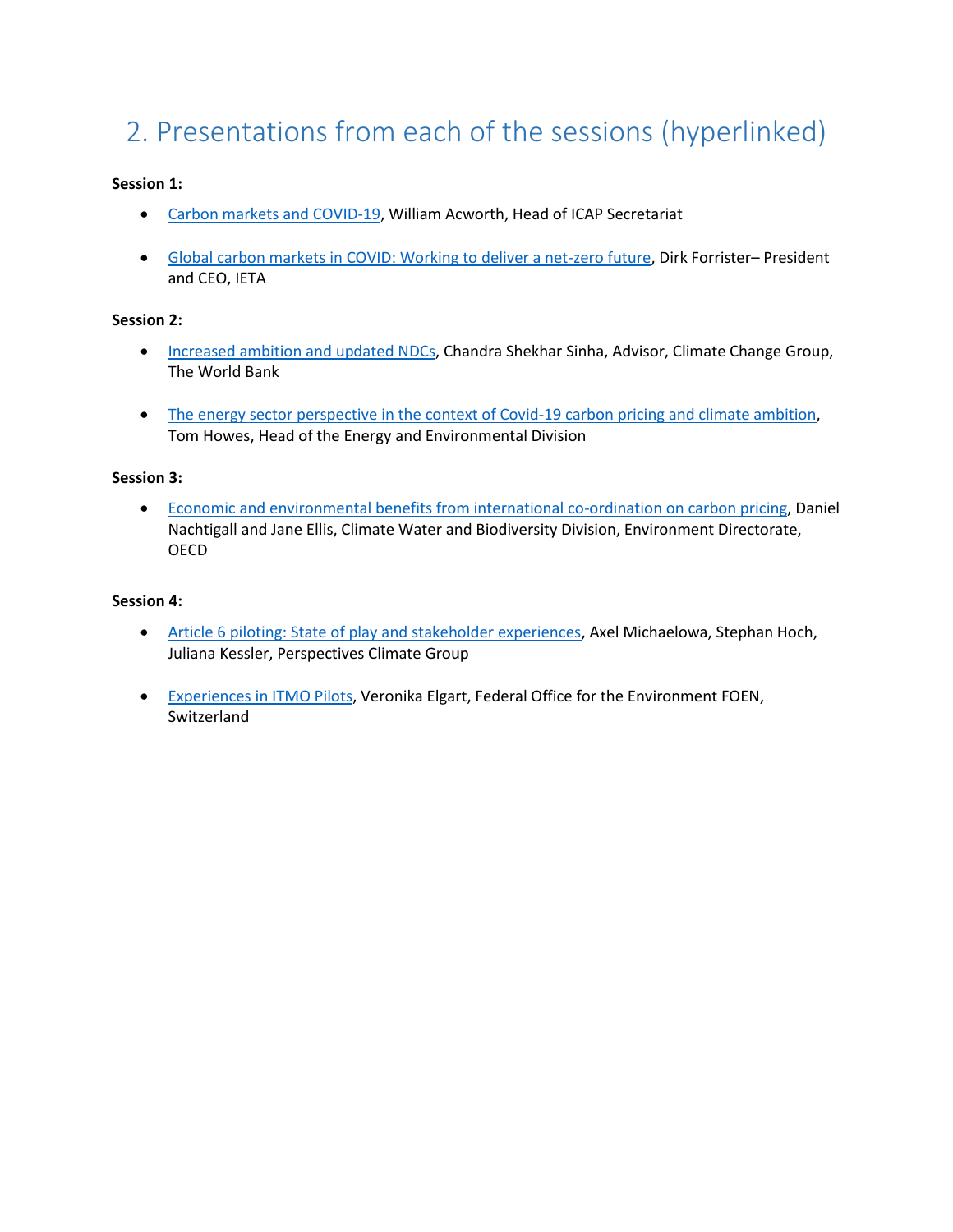## 3. Meeting Agenda

### **Carbon Market Platform Strategic Dialogue 2020**

**November 4-5, 2020**

#### **Agenda**

*Virtual – Zoom*

<span id="page-4-0"></span>

|               | Nov <sub>4</sub>                                                                                                                                                                                                                                                                                                                                                                                                                                                                                                                                                                                                                                                                                                                                                                                                                                                                                                                                                                                                                                                                                              |
|---------------|---------------------------------------------------------------------------------------------------------------------------------------------------------------------------------------------------------------------------------------------------------------------------------------------------------------------------------------------------------------------------------------------------------------------------------------------------------------------------------------------------------------------------------------------------------------------------------------------------------------------------------------------------------------------------------------------------------------------------------------------------------------------------------------------------------------------------------------------------------------------------------------------------------------------------------------------------------------------------------------------------------------------------------------------------------------------------------------------------------------|
| Time (EST)    | <b>Agenda Item and Description</b>                                                                                                                                                                                                                                                                                                                                                                                                                                                                                                                                                                                                                                                                                                                                                                                                                                                                                                                                                                                                                                                                            |
| $6:00 - 6:15$ | <b>Rollcall and Technical Notes</b>                                                                                                                                                                                                                                                                                                                                                                                                                                                                                                                                                                                                                                                                                                                                                                                                                                                                                                                                                                                                                                                                           |
| $6:15 - 6:25$ | <b>Welcome Remarks and Introduction by Co-Chairs</b><br><b>Co-Chairs:</b><br>Steven Kuhn, Director General, Multilateral Affairs and Climate Change, Canada<br>Cath Bremner, Director, Department of Energy and Climate Change, United Kingdom                                                                                                                                                                                                                                                                                                                                                                                                                                                                                                                                                                                                                                                                                                                                                                                                                                                                |
| $6:25 - 7:40$ | <b>Session 1: Carbon Markets and COVID-19</b><br>Exploring how the COVID-19 pandemic has impacted carbon pricing around the world<br>Icebreakers:<br>1. Dirk Forrister, President, International Emissions Trading Association<br><b>COVID and Offset Markets</b><br>2. William Acworth, Head of Secretariat, International Carbon Action Partnership<br><b>COVID and ETSs</b><br><b>Open discussion and Guiding Questions</b><br>It has been noted that the economic recovery from COVID-19 is an opportunity to align post-pandemic recovery<br>plans with the challenge of meeting climate goals:<br>How have carbon markets and pricing systems reacted to the COVID pandemic? What key institutional<br>elements have ensured the resiliency of these markets in light of the large supply shocks?<br>How has the pandemic affected public attitudes toward carbon pricing in your jurisdiction? What are<br>the messaging considerations that governments need to consider when discussing carbon pricing in the<br>'new normal'?<br>How can carbon markets and pricing support green recovery efforts? |
| $7:40 - 8:50$ | Session 2: Increased Ambition and Updated NDC's<br>Determining what the updating of NDCs and the drive for greater ambition means for carbon pricing<br>Icebreakers:<br>1. Tom Howes, Head of Energy and Environmental Division, International Energy Agency<br>The Energy Sector Perspective<br>2. Angela Churie Kallhauge, Head, Carbon Pricing Leadership Coalition<br>The Role of Carbon Pricing in Raising Ambition                                                                                                                                                                                                                                                                                                                                                                                                                                                                                                                                                                                                                                                                                      |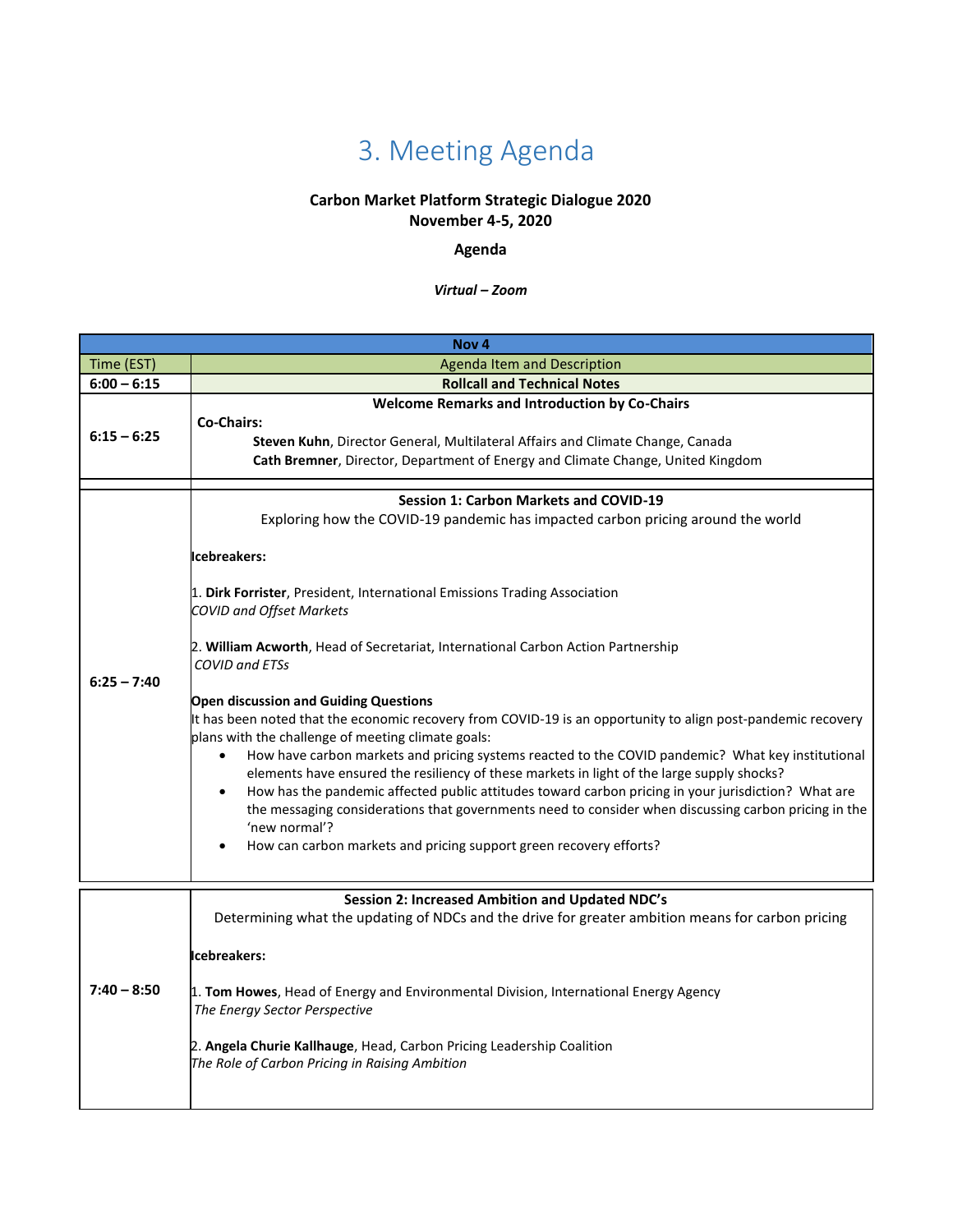|               | Open discussion and Guiding Questions:<br>The Paris Agreement recognizes that the purpose of voluntary cooperation under Article 6 is to allow for higher<br>ambition, and to promote sustainable development and environmental integrity. In communicating or updating<br>their first NDCs, Parties are strongly encouraged to provide information on their intention to use Article 6, if<br>applicable.                                                |
|---------------|-----------------------------------------------------------------------------------------------------------------------------------------------------------------------------------------------------------------------------------------------------------------------------------------------------------------------------------------------------------------------------------------------------------------------------------------------------------|
|               | How can Parties develop approaches to Article 6 that are consistent with and support achievement of<br>$\bullet$<br>their NDC? How can Parties, for instance, avoid crowding out domestic ambition or either overcrediting<br>or underbuying?<br>How could carbon pricing be expanded as countries update and, in many cases, enhance their NDCs?<br>$\bullet$<br>Are you considering or planning new approaches or instruments within your jurisdiction? |
| $8:50 - 9:00$ | <b>Closing Remarks by Co-Chairs</b>                                                                                                                                                                                                                                                                                                                                                                                                                       |

#### **End of Day 1**

| Nov <sub>5</sub> |                                                                                                                                                                                                                                                                                                                                                                                                                                                                                                                                                                                                                                                                                                                                                                                   |  |  |  |
|------------------|-----------------------------------------------------------------------------------------------------------------------------------------------------------------------------------------------------------------------------------------------------------------------------------------------------------------------------------------------------------------------------------------------------------------------------------------------------------------------------------------------------------------------------------------------------------------------------------------------------------------------------------------------------------------------------------------------------------------------------------------------------------------------------------|--|--|--|
| Time (EST)       | Agenda Item and Description                                                                                                                                                                                                                                                                                                                                                                                                                                                                                                                                                                                                                                                                                                                                                       |  |  |  |
| $6:00 - 6:10$    | Day 1 Recap and Introduction to Day 2 by Co-Chairs                                                                                                                                                                                                                                                                                                                                                                                                                                                                                                                                                                                                                                                                                                                                |  |  |  |
|                  | <b>Session 3: Coordinating International Carbon Markets</b><br>A presentation from the OECD building on the work of the CMP Working Group<br><b>Presentation:</b>                                                                                                                                                                                                                                                                                                                                                                                                                                                                                                                                                                                                                 |  |  |  |
| $6:10 - 7:20$    | 1. Daniel Nachtigall and Jane Ellis, Organization of Economic Co-operation and Development<br>"The economic and environmental benefits from international co-ordination on carbon pricing: Insights from<br>economic modelling studies"                                                                                                                                                                                                                                                                                                                                                                                                                                                                                                                                           |  |  |  |
|                  | <b>Open discussion and Guiding Questions:</b><br>Besides a complete linking of emissions trading schemes, what are the different options for<br>$\bullet$<br>partial coordination or harmonization between different carbon pricing schemes?<br>How can jurisdictions maximize the overall benefits from cooperation on carbon pricing, while<br>$\bullet$<br>minimizing or addressing any adverse impacts on some domestic actors?<br>What are the main considerations that a jurisdiction should consider when seeking out<br>$\bullet$<br>partnerships for carbon pricing cooperation?                                                                                                                                                                                         |  |  |  |
| $7:20 - 8:30$    | <b>Session 4: Experiences in ITMO Pilots</b><br>Exploring the implementation of ITMO piloting initiatives around the world<br>Icebreakers:<br>1. Axel Michaelowa, Perspectives Climate Group<br><b>Observations from Article 6 Pilots</b><br>2. Simon Fellermeyer, Switzerland<br>3. Ousmane Fall Sarr, Senegal<br><b>Open discussion</b><br>Article 6 recognizes that Parties may choose to pursue voluntary cooperation in implementing their NDCs, such<br>as through cooperative approaches involving the use of internationally transferred mitigation outcomes (ITMOs).<br>Some jurisdictions have begun launching pilot initiatives that explore the possible use of ITMOs, in order to<br>prepare for potential future implementation and/or inform ongoing negotiations. |  |  |  |